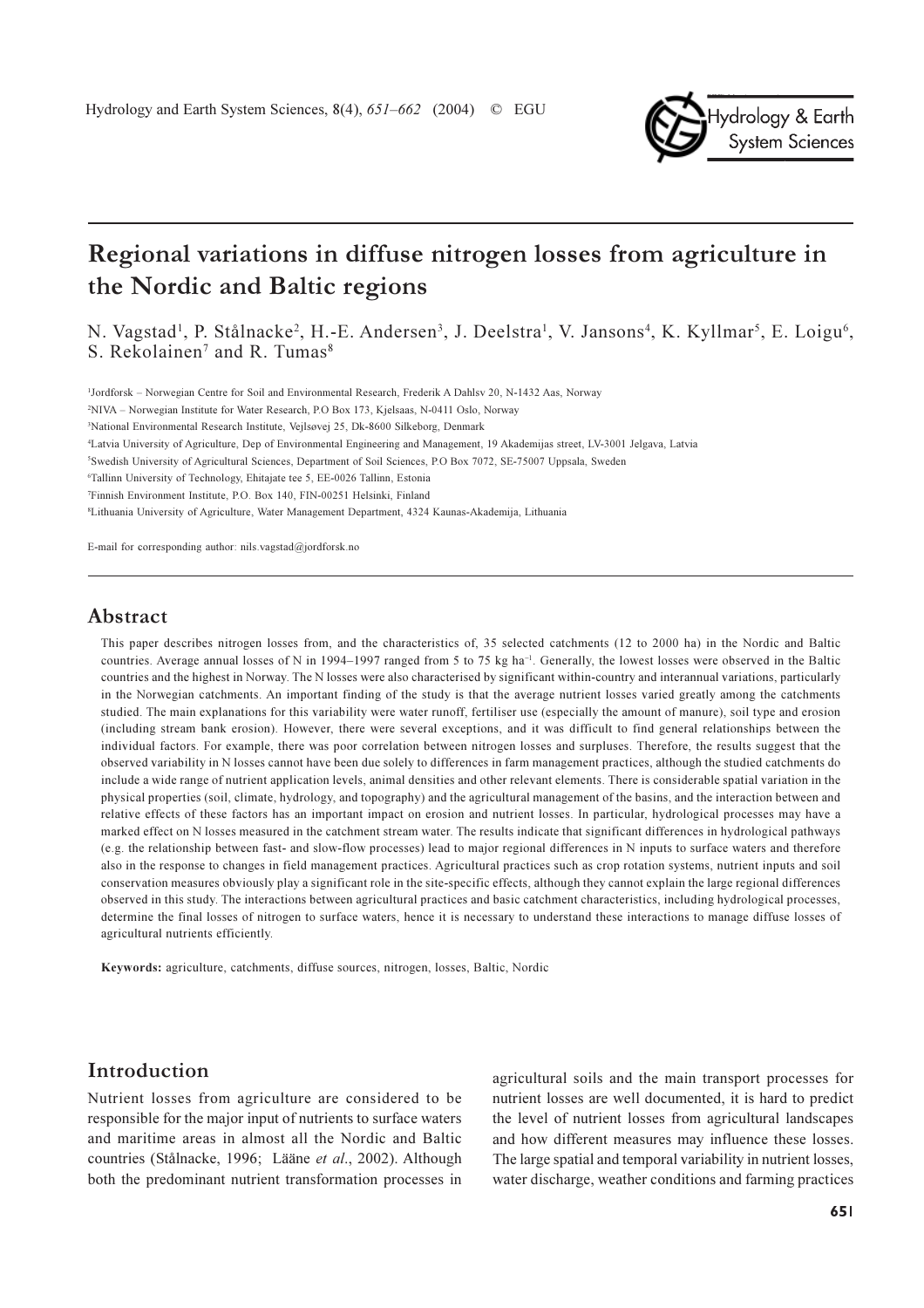also make it very difficult to distinguish between differences due to natural causes and those from agricultural activities.

National programmes for monitoring nutrient losses from agricultural soils have a relatively short history in the Nordic-Baltic region (Øygarden and Botterweg, 1998). For example, such programmes were established in 1988 in Sweden (Gustfason, 1988), in 1989 in Denmark (Andersen et al., 1999), and as late as 1992 in Norway (Bechmann et al., 1999). Finland has the longest tradition of monitoring agricultural losses, which was begun in 1962 in four agricultural streams.

The results of these programmes have been presented mainly in national reports, and there has been no coordination or more formal cooperation on the regional level, nor any common recounting or analysis of monitoring data. Accordingly, Nordic-Baltic collaboration is clearly needed with regard to monitoring and reporting agricultural soil and nutrient losses. Here, possible explanations for differences in nitrogen losses between the catchments studied and countries are discussed, as well as environmental effects related to soils, climate, hydrology and management practices.

# Database and methods

To limit the volume of the data, an appropriate number of representative catchments (maximum of 10) was selected for each country, based on the following criteria:

- they were to represent the major crops and soil types;
- they were to represent the main variability in climate;
- data were to be available on soil types, land use, yield statistics and fertiliser use.

Preference was also given to catchments with long time series of monitoring data. Furthermore, it was decided that catchments should not be too small (e.g. homogeneous fields) or too large (maximum  $25 \text{ km}^2$ ).

In all, 35 catchments were selected: seven in Norway, six in Denmark, ten in Sweden, four in Finland, three each in Latvia and Lithuania, and two in Estonia (Fig. 1). The selected catchments range in size from 12 to 2000 ha (Table 1), and the proportion of agricultural land is typically around 60-80%. Annual precipitation varies between the catchments, from 500–600 mm in the Baltic countries, SE Sweden and Finland, up to more than 1000 mm in the



Fig. 1. Map showing the catchments studied. The numbers refer to the catchments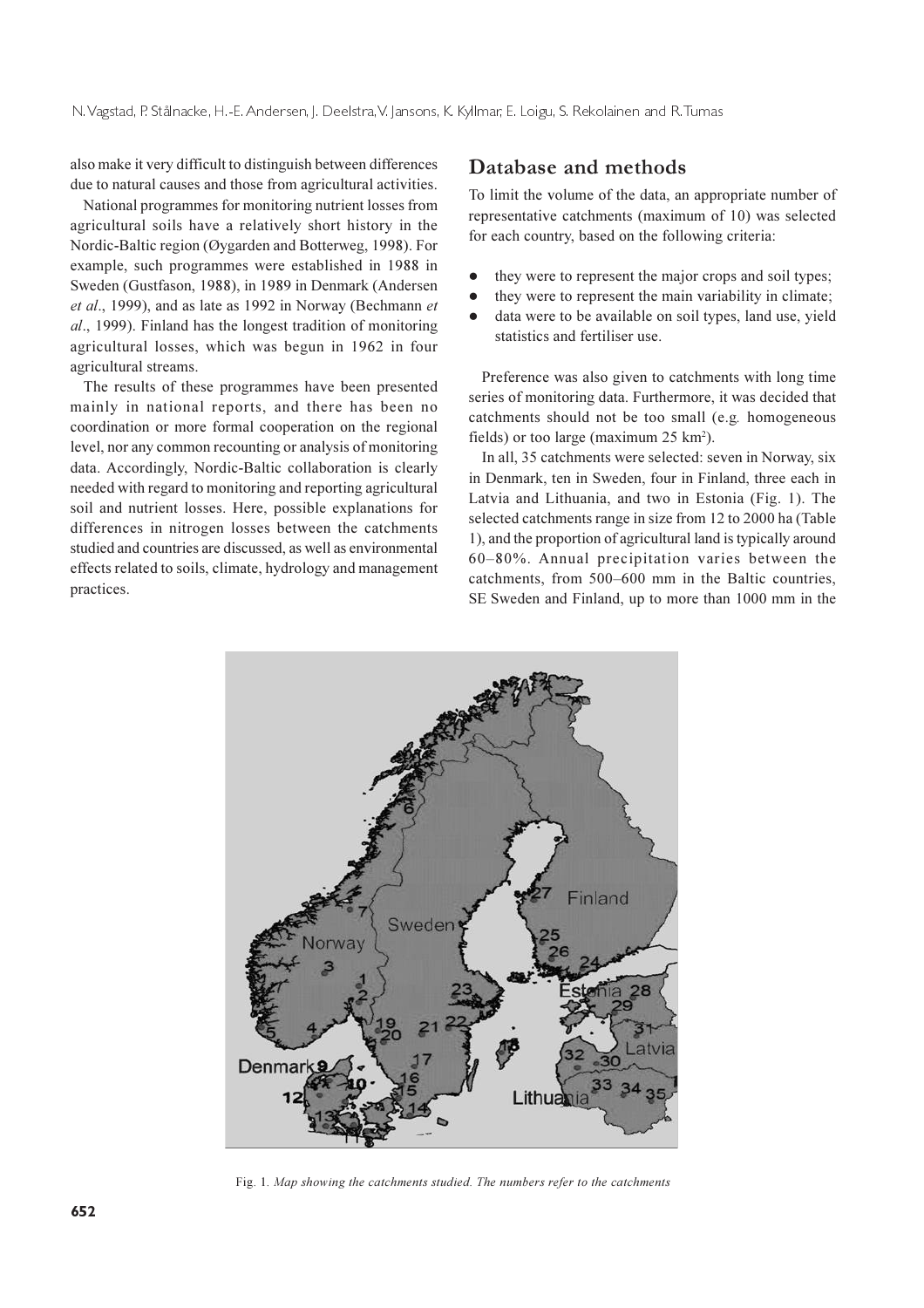Table 1. General physiographic characteristics, livestock density, and cereal yields in the catchments studied. The numbers to the left refer to the sampling locations marked on the map in Fig. 1. Soil type according to USDA classification.

| No.            | Catchment           | Tot<br>Area | area <sup>2</sup> | Agric. Dominating production                                                                                                                                                    |                  |                  | Precip. Temp Soil type                | Livestock<br>density  | Cereal<br>yields     |
|----------------|---------------------|-------------|-------------------|---------------------------------------------------------------------------------------------------------------------------------------------------------------------------------|------------------|------------------|---------------------------------------|-----------------------|----------------------|
|                |                     | ha          | $\%$              |                                                                                                                                                                                 | $mm/yr$ °C       |                  |                                       | $LU$ ha <sup>-1</sup> | $T$ ha <sup>-1</sup> |
| <b>NORWAY</b>  |                     |             |                   |                                                                                                                                                                                 |                  |                  |                                       |                       |                      |
| 1              | Mørdre              | 680         | 65                | Cereals                                                                                                                                                                         | 665              | 4.3              | Silt, silty clay loam                 | 0.1                   | 4298                 |
| 2              | Skuterud            | 450         | 61                | Cereals                                                                                                                                                                         | 785              | 5.3              | Silty clay loam                       | 0.3                   | 5135                 |
| 3              | Kolstad             | 310         | 68                | Cereals                                                                                                                                                                         | 585              | 3.6              | Loam                                  | 0.8                   | 4199                 |
| 4              | Vasshaglona         | 70          | 61                | Cereals, vegetables &<br>potatoes                                                                                                                                               | 1230             | 6.9              | Sand, loam                            | 1.1                   | 3354                 |
| 5              | Time                | 110         | 85                | Grass & pasture                                                                                                                                                                 | 1154             | 7.4              | Loamy sand                            | 2.1                   |                      |
| 6              | Naurstad            | 146         | 35                | Grass & pasture                                                                                                                                                                 | 1020             | 4.5              | Peat on loamy sand                    | $0.8\,$               |                      |
| 7              | Hotran              | 2000        | 58                | Cereals                                                                                                                                                                         | 842              | 5.3              | Silty loam, silty<br>1.0<br>clay loam |                       |                      |
|                | DENMARK             |             |                   |                                                                                                                                                                                 |                  |                  |                                       |                       |                      |
| 8              | Højvads Rende       | 980         | 83                | Cereals                                                                                                                                                                         | 614 <sup>1</sup> | $7.3^{1}$        | Loamy sand                            | 0.23                  | 8452                 |
| 9              | Odder Bæk           | 1140        | 98                | Grass & pasture                                                                                                                                                                 | 794 <sup>1</sup> | $7.3^{1}$        | Sand                                  | 1.53                  | 6274                 |
| 10             | Horndrup Bæk        | 550         | 82                | Cereals                                                                                                                                                                         | 875 <sup>1</sup> | $7.4^{1}$        | Loamy sand                            | 1.04                  | 6476                 |
| 11             | Lillebæk            | 470         | 89                | Cereals                                                                                                                                                                         | 704 <sup>1</sup> | 7.3 <sup>1</sup> | Loamy sand                            | 0.81                  | 7725                 |
| 12             | <b>Barslund Bæk</b> | 1310        | 65                | Grass & pasture                                                                                                                                                                 | 969 <sup>1</sup> | $7.2^{1}$        | Sand                                  | 0.45                  | 4979                 |
| 13             | Bolbro Bæk          | 820         | 99                | Grass & pasture                                                                                                                                                                 | 9931             | $7.3^{1}$        | Sand                                  | 1.08                  | 5895                 |
| <b>SWEDEN</b>  |                     |             |                   |                                                                                                                                                                                 |                  |                  |                                       |                       |                      |
| 14             | Vemmenhög           | 902         | 95                | Cereals & sugar beets                                                                                                                                                           | 662              | 7.2              | Loam                                  | 0.1                   | 7033                 |
| 15             | Förslöv             | 790         | 77                | Cereals, grass& potatoes                                                                                                                                                        | 694              | 7.6              | Clay loam, clay                       | 0.6                   | 4975                 |
| 16             | Gullbrannabäcken    | 650         | 93                | Cereals & grass                                                                                                                                                                 | 773              | 7.2              | Sandy clay loam                       | 0.3                   | 5900                 |
| 17             | Draftinge           | 193         | 61                | Grass & pasture                                                                                                                                                                 | 864              | 6.2              | Sandy loam                            | 1.6                   | 4200                 |
| 18             | Barlingbo           | 490         | 89                | Cereals & sugar beets                                                                                                                                                           | 514              | 6.8              | Loam                                  | 0.2                   | 4700                 |
| 19             | Järnsbäcken         | 1000        | 71                | Cereals & grass                                                                                                                                                                 | 732              | 5.9              | Silty loam                            | 0.2                   | 4625                 |
| 20             | Uveredsbäcken       | 776         | 91                | Cereals                                                                                                                                                                         | 571              | 6.2              | Silty clay                            | 0.1                   | 6000                 |
| 21             | Marstad             | 1681        | 89                | Cereals                                                                                                                                                                         | 477              | 6.0              | Sandy loam                            | 0.3                   | 4800                 |
| 22             | Gisselöå            | 564         | 68                | Cereals                                                                                                                                                                         | 591              | 6.3              | Clay                                  | 0.1                   | 4525                 |
| 23             | Frögärde            | 760         | 53                | Cereals                                                                                                                                                                         | 561              | 5.9              | Silty clay                            | 0.1                   | 3800                 |
| FINLAND        |                     |             |                   |                                                                                                                                                                                 |                  |                  |                                       |                       |                      |
| 24             | Hovi                | 12          | 100               | Cereals                                                                                                                                                                         | 619 <sup>1</sup> | 3.9 <sup>1</sup> | Heavy clay                            | $\boldsymbol{0}$      | 3850                 |
| 25             | Löytäneenoja        | 564         | 77                | Cereals                                                                                                                                                                         | 5581             | 4.0 <sup>1</sup> | Clay & sand                           | $\sim 0$              |                      |
| 26             | Savijoki            | 1540        | 39                | Cereals                                                                                                                                                                         | 662 <sup>1</sup> | 4.9 <sup>1</sup> | Clay & Moraine                        | $\sim 0$              |                      |
| 27             | Haapajyrä           | 609         | 58                | Cereals                                                                                                                                                                         | 513 <sup>1</sup> | $3.2^{1}$        | Acid sulphate, clay and peat          |                       | ${\sim}0$            |
| <b>ESTONIA</b> |                     |             |                   |                                                                                                                                                                                 |                  |                  |                                       |                       |                      |
| 28             | Räpu                | 2550        | 77                | Cereals & grass                                                                                                                                                                 | 730              | 4.8              | Loam                                  | 0.64                  | 3260                 |
| 29             | Tõnga               | 970         | 85                | Grass & pasture                                                                                                                                                                 | 676              | 5.8              | Clay                                  | < 0.1                 |                      |
| LATVIA         |                     |             |                   |                                                                                                                                                                                 |                  |                  |                                       |                       |                      |
| 30             | Berze               | 370         | 98                | Cereals & sugarbeets                                                                                                                                                            | 569 <sup>3</sup> | 6.0 <sup>3</sup> | Silty clay loam                       | 0.03                  | 3292                 |
| 31             | Vienziemite         | 590         | 78                | Grass                                                                                                                                                                           | $730^{3}$        | 4.7 <sup>3</sup> | Sandy loam                            | 0.12                  | 2550                 |
| 32             | Mellupite           | 960         | 68                | Cereals                                                                                                                                                                         | 6543             | $5.8^{3}$        | Loam                                  | 0.19                  | 2590                 |
|                | LITHUANIA           |             |                   |                                                                                                                                                                                 |                  |                  |                                       |                       |                      |
| 33             | Lyzena              | 166         | 55                | Grass                                                                                                                                                                           | 580              | 5.4              | Sandy loam                            | 0.02                  |                      |
| 34             | Graisupis           | 1360        | 68                | Cereals                                                                                                                                                                         | 501              | 6                | Sandy loam                            | 0.27                  | 4000                 |
| 35             | Vardas              | 750         | 73                | Cereals                                                                                                                                                                         | 550              | 5.7              | Sandy loam                            | 0.72                  | 2000                 |
|                |                     |             |                   | <sup>1</sup> Refers to mean for the period 1961–1990 $\frac{1}{2}$ Grassland and pasture are included in category "agricultural land" <sup>3</sup> Normal year data (1948–1996) |                  |                  |                                       |                       |                      |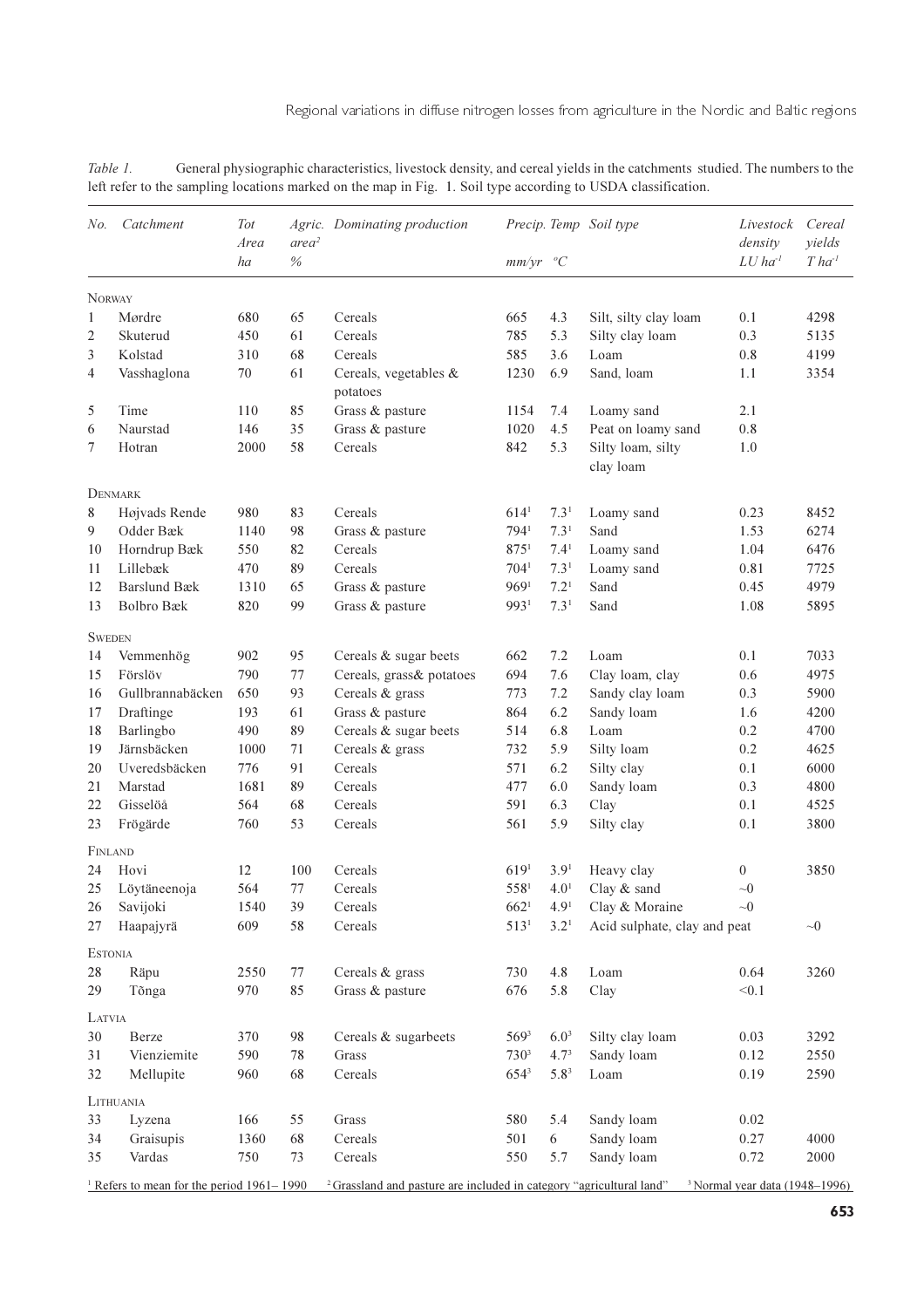catchments in south-west and northern Norway. Cereal crops dominate in 25 of the 35 catchments, whereas grassland or pasture is predominant in nine of the catchments (three in Denmark, two in Estonia, and one each in Norway, Sweden, Latvia and Lithuania). Vasshaglona in Norway was the only catchment with a high percentage of potatoes and vegetables  $(50-60\% \text{ of the total area})$  combined with cereals.

The values representing losses are given in  $kg \text{ ha}^{-1}$ agricultural land. They are based on the measured nutrient loads at the outlets of catchments (primary surface water recipients) but were corrected for the contribution from nonagricultural land by using standard loss coefficients for these land categories. The presented data on losses should therefore not be interpreted as the gross losses from agricultural soils (i.e. root zone losses). The time period covered was 1993-1997.

The relationship between nutrient inputs and outputs in agriculture reflects the efficiency of nutrient utilisation and is therefore often looked upon as an important environmental indicator for the agricultural sector. A soil surface balance was calculated for the catchments studied, based on differences in nutrient (mineral and organic fertiliser) application on farmland, atmospheric deposition and fixation of nitrogen, and the amount of nutrients removed with crops and crop residues (if not incorporated into the soil). This was done using the following formula:

nutrient balances = mineral fertilisers  $+$  nutrients in manure applied  $+$  atmospheric deposition  $+$  nitrogen fixation  $-$  nutrients removed in crop

This soil surface nutrient balance reflects the sum of the losses to water and air and the net changes in soil nutrient pools. The values used here were based mainly on reporting of fertiliser use and crop yields (and standard values for the N content of the yield) by the farmers themselves. Nutrient balances were calculated only for catchments in which crop yields could be registered rather accurately (i.e. catchments dominated by cereal crops), and for the primarily grass and pasture land catchments for which reliable yield estimates were available.

# **Results and discussion**

### VARIATIONS IN THE MAGNITUDE OF MEAN ANNUAL NITROGEN LOSSES

Large variations were observed in the mean annual losses of N during the period 1993–1997. The overall range in N losses was  $5-75$  kg ha<sup>-1</sup> (Fig. 2) but 24 out of 35 catchments showed annual losses ranging from 10 to 30 kg ha<sup>-1</sup>. Generally, the largest losses of N were observed in the Norwegian catchments.

The largest average N losses, 75 kg ha<sup>-1</sup>yr<sup>-1</sup>, occurred in the Norwegian catchment Vasshaglona, which is characterised by intensive arable crops (e.g. vegetables) on sandy soils, high precipitation and relatively high livestock density. In general, the lowest N losses,  $5-9$  kg ha<sup>-1</sup>, were observed in the catchments in Estonia, which mainly represent pasture land with very low fertiliser application and low water runoff.



Fig. 2. Mean annual losses of nitrogen from 35 agricultural catchments in the Nordic and Baltic countries.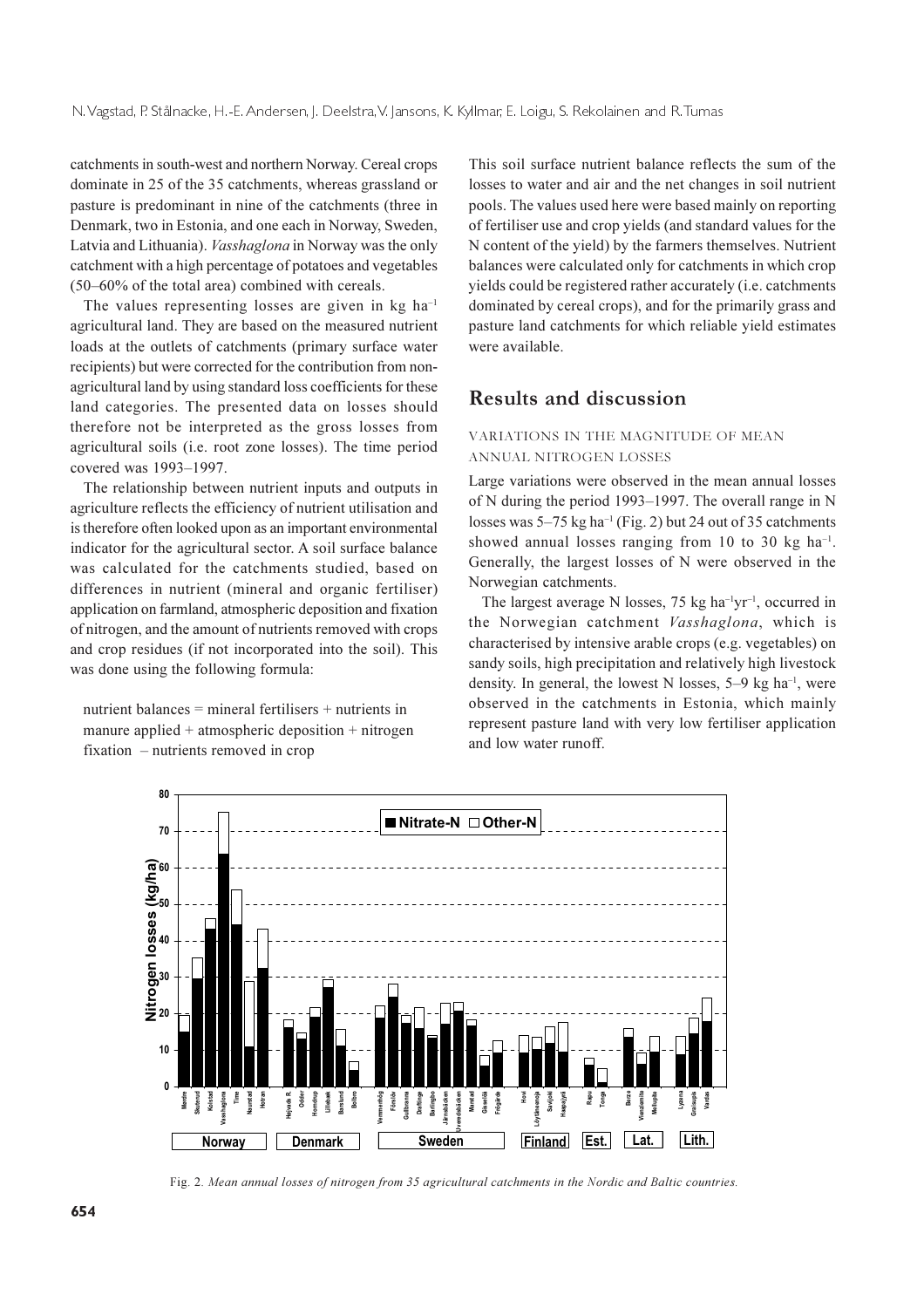Regional variations in diffuse nitrogen losses from agriculture in the Nordic and Baltic regions



Fig. 3. Mean annual water runoff in 35 agricultural catchments in the Nordic and Baltic countries.

The observed losses of N vary substantially between the catchments within each country (Fig. 1). In general, such within-country variations are apparently largest for Norway and smallest for Finland. A probable reason for the high variability in the Norwegian catchments is the wide range of climatic and hydrometeorological conditions in those areas, as illustrated by a specific runoff ranging from less than 200 mm to more than 1200 mm (Fig. 3).

#### INTERANNUAL AND SEASONAL VARIABILITY IN NITROGEN LOSSES

There was also large interannual variability in nitrogen losses within each catchment, particularly in some of the catchments in Norway (Fig. 4). The lowest interannual variability in the catchments occured in the Baltic countries and Finland, and there was hardly any variation in nitrogen losses from the stream Mørdrebekken in Norway during the five-year period studied (average  $17 \text{ kg} \text{ ha}^{-1} \text{yr}^{-1}$ ). This was due to the large amount of water available in the silty soil in the catchment, which promotes relatively high and stable yields with little interannual variability, despite considerable interannual variation in precipitation and temperature during the growing season. Yield failures, e.g. due to lack of plant available water, may cause exceptionally high N losses during the subsequent autumn and winter season (Vagstad et al., 1997).

Average seasonal variations in water runoff are shown in Fig. 5. The seasons are designated winter/early spring (January-March), spring/early growing season (April-June), growing season (July–September) and autumn/early winter (October-December). Water runoff (and nutrient losses, not shown) tended to be highest during the winter and early spring. Furthermore, the catchments in the Baltic countries and Finland, as well as some of those in Norway, showed relatively high runoff and nutrient losses (usually 40%) during the period April–June, most likely due to the rather late spring flow in those areas compared to the other catchments. Notably, the runoff and nutrient losses were extremely high ( $> 60\%$ ) in April–June in one of the Estonian catchments. In all catchments, the runoff and nutrient losses were relatively low  $(5-20\%$  of the total annual rates) in July-September.

# FERTILISER APPLICATION AND NITROGEN **BALANCES**

There was a wide range of nutrient application levels in the selected catchments during the period studied, with average amounts varying from 8 to 290 kg N ha<sup>-1</sup> and from 1.5 to 38 kg P ha<sup>-1</sup> agricultural land in mineral fertilisers and manure (Table 2). The lowest levels were observed in the Baltic catchments, where nutrient inputs have generally been very low since the dissolution of the Soviet Union. On the whole. catchments with high livestock densities received more total nitrogen than those with less livestock (Tables 1 and 2), although large differences in fertiliser applications were observed in catchments with high animal density and otherwise similar characteristics. For example, 258 kg N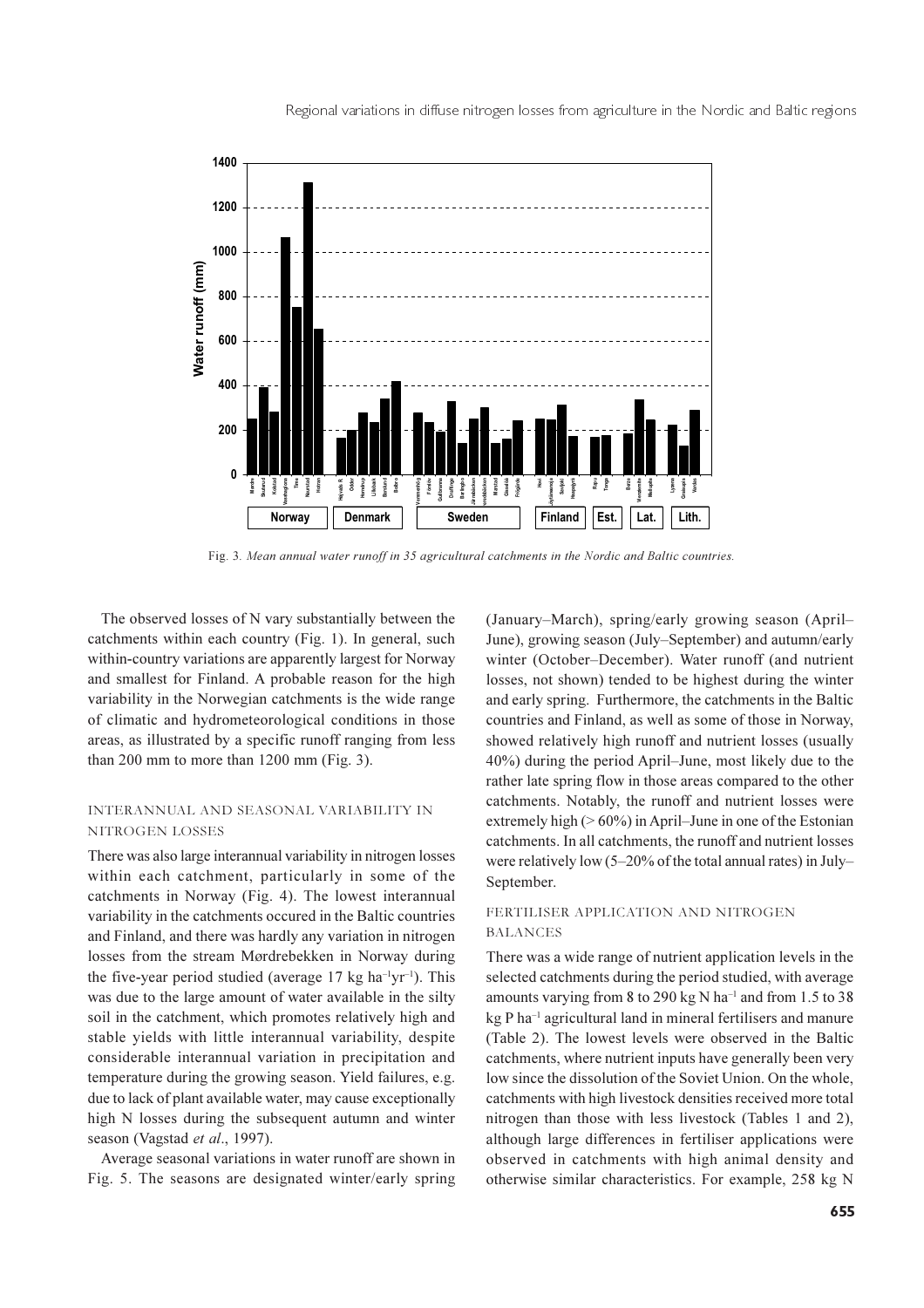

N. Vagstad, P. Stålnacke, H.-E. Andersen, J. Deelstra, V. Jansons, K. Kyllmar, E. Loigu, S. Rekolainen and R.Tumas

Fig. 4. Annual runoff (line) and losses of total-N (bars) for six Norwegian catchments



Fig. 5. Seasonal distribution of annual water runoff in 35 agricultural catchments in the Nordic and Baltic countries.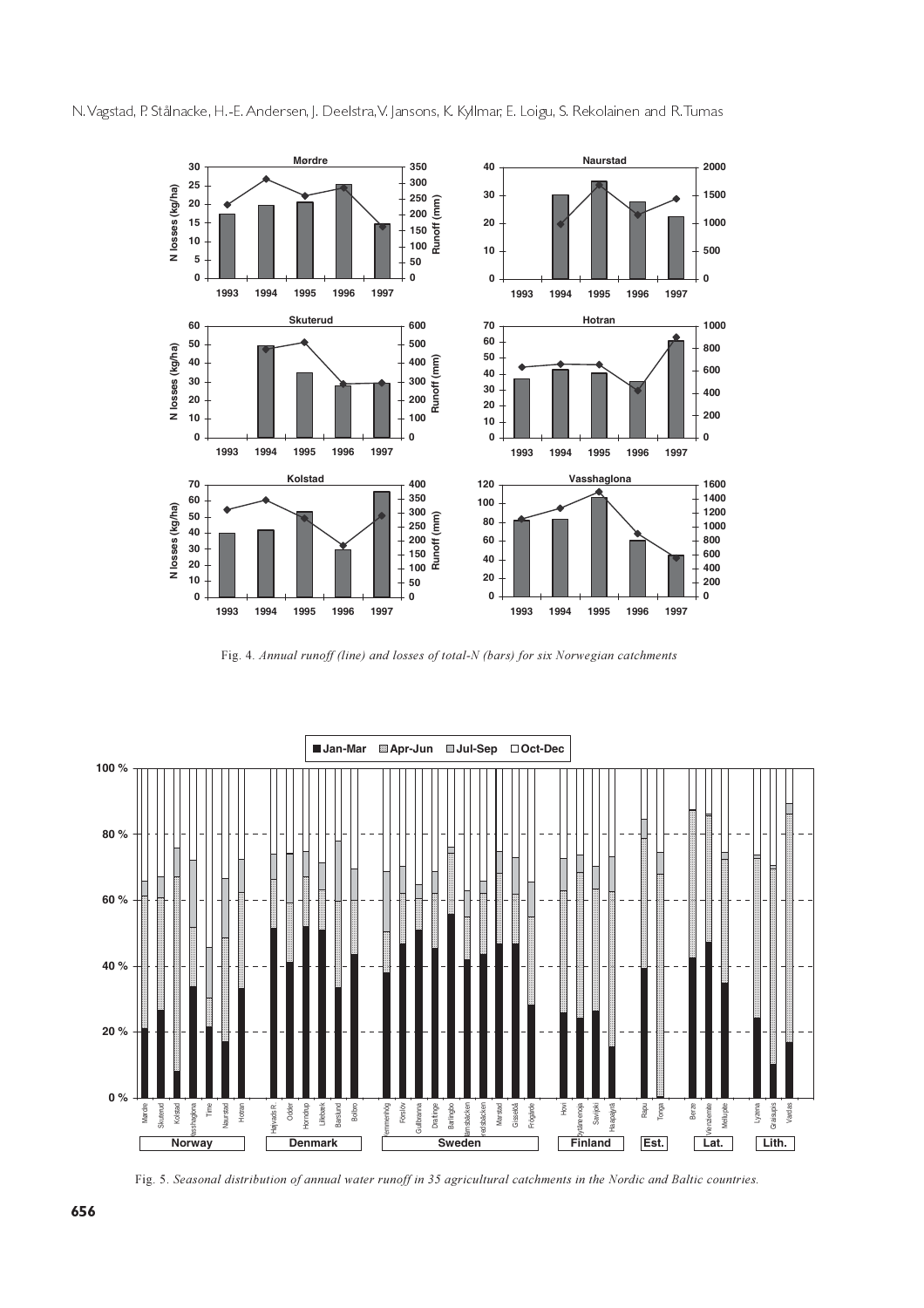| Catchment                                                | Inorg.<br>fertiliser<br>$\boldsymbol{N}$ | Manure<br>N total | $N$ depos.  | $N_{2}$ -fix. | $\boldsymbol{N}$<br>removed | $\cal N$<br>surplus | Inorg.<br>Fertiliser<br>$\cal P$ | Manure<br>$\boldsymbol{P}$ | $P$ re-<br>moved | $P$ surplus |
|----------------------------------------------------------|------------------------------------------|-------------------|-------------|---------------|-----------------------------|---------------------|----------------------------------|----------------------------|------------------|-------------|
| <b>NORWAY</b>                                            |                                          |                   |             |               |                             |                     |                                  |                            |                  |             |
| Mørdre                                                   | 117.6                                    | 15.0              | 6.0         | 0.0           | 81.4                        | 57.2                | 19.2                             | 5.0                        | 15.0             | 9.2         |
| Skuterud                                                 | 139.4                                    | 14.8              | 6.0         | 0.0           | 110.6                       | 49.6                | 21.2                             | 3.0                        | 19.6             | 4.6         |
| Kolstad                                                  | 119.4                                    | 36.8              | 6.0         | 0.0           | 90.4                        | 71.8                | 16.4                             | $7.8\,$                    | 15.4             | 9.2         |
| Vasshaglona                                              | 141.8                                    | 22.8              | 10.0        | 0.0           |                             |                     | 30.2                             | 8.4                        |                  |             |
| Time                                                     | 144.0                                    | 146.0             | 12.0        | 0.0           |                             |                     | 6.8                              | 26.6                       |                  |             |
| Naurstad                                                 | 90.3                                     | 73.0              | $6.0\,$     | 0.0           |                             |                     | 10.5                             | 13.3                       |                  |             |
| Hotran                                                   |                                          |                   | 8.0         | 0.0           |                             |                     |                                  |                            |                  |             |
| DENMARK                                                  |                                          |                   |             |               |                             |                     |                                  |                            |                  |             |
| Højvads Rende                                            | 120.5                                    | 23.1              | 19.0        | $7.0\,$       | 126.2                       | 43.4                | 18.4                             | 4.8                        | 21.0             | 2.2         |
| Odder Bæk                                                | 93.1                                     | 165.0             | 19.0        | 27.0          | 142.9                       | 161.2               | 6.3                              | 27.0                       | 20.5             | 12.9        |
| Horndrup Bæk                                             | 94.0                                     | 108.5             | 19.0        | 13.0          | 117.8                       | 116.7               | 4.8                              | 24.8                       | 19.4             | $10.2\,$    |
| Lillebæk                                                 | 117.2                                    | 71.4              | 19.0        | 13.0          | 133.9                       | 86.7                | 9.9                              | 16.5                       | 23.1             | 3.3         |
| <b>Barslund Bæk</b>                                      | 130.0                                    | 47.3              | 19.0        | 14.0          | 116.6                       | 93.6                | 20.8                             | 6.1                        | 17.7             | 9.2         |
| Bolbro Bæk                                               | 91.2                                     | 142.5             | 19.0        | 28.0          | 138.4                       | 142.3               | 4.6                              | 27.5                       | 20.4             | 11.8        |
| <b>SWEDEN</b>                                            |                                          |                   |             |               |                             |                     |                                  |                            |                  |             |
| Vemmenhög                                                | 128.6                                    | 13.2              | 10.0        | $2.8\,$       | 109.7                       | 44.9                | 11.7                             | 4.9                        | 21.0             | $-4.4$      |
| Förslöv                                                  | 98.6                                     | 32.9              | 10.0        | 8.3           | 73.4                        | 76.4                | 11.9                             | 14.5                       | 14.7             | 11.7        |
| Gullbrannabäcken                                         | 80.3                                     | 18.2              | 12.0        | $9.0\,$       | 105.2                       | 14.3                | 6.1                              | $6.0\,$                    | 18.5             | $-6.4$      |
| Draftinge                                                | 55.0                                     | 44.0              | $7.0\,$     | 14.0          |                             |                     | $1.0\,$                          | 16.0                       |                  |             |
| Barlingbo                                                | 98.6                                     | 12.7              | $6.0\,$     | $2.8\,$       | 81.5                        | 38.6                | 10.5                             | 3.5                        | 14.6             | $-0.6$      |
| Järnsbäcken                                              | 107.3                                    | 19.8              | 8.0         | 10.0          | 87.5                        | 57.6                | 14.4                             | 6.7                        | 15.6             | 5.5         |
| Uveredsbäcken                                            | 134.0                                    | $0.0\,$           | 6.0         | $3.0\,$       | 99.0                        | 44.0                | 23.0                             | $0.0\,$                    | 19.0             | 4.0         |
| Marstad                                                  | 104.8                                    | 7.2               | 5.0         | 3.3           | 92.6                        | 27.7                | 14.3                             | $3.8$                      | 17.5             | $0.6\,$     |
| Gisselöå                                                 | 90.3                                     | $0.0\,$           | 5.0         | 3.3           | 80.9                        | 17.6                | 6.4                              | $0.0\,$                    | 15.1             | $-8.7$      |
| Frögärde                                                 | 97.5                                     | 2.3               | 4.0         | 4.0           | 78.4                        | 29.4                | 14.9                             | $0.0\,$                    | 15.0             | 0.3         |
| FINLAND                                                  |                                          |                   |             |               |                             |                     |                                  |                            |                  |             |
| Hovi<br>Löytäneenoja<br>Savijoki<br>Haapajyrä<br>Estonia | 87.2                                     | $\boldsymbol{0}$  | 6           | 4             | 67.0                        | 30.2                | 15.9                             | $\boldsymbol{0}$           | 11.8             | 4.1         |
| Räpu                                                     | 44.1                                     | 17.5              | $\,$ 8 $\,$ | $\sqrt{2}$    | 44.1                        | 27.5                | 3.3                              | 5.1                        | 8.1              | 0.3         |
| Tõnga                                                    |                                          |                   |             |               |                             |                     |                                  |                            |                  |             |
| LATVIA                                                   |                                          |                   |             |               |                             |                     |                                  |                            |                  |             |
| Berze                                                    | 35.8                                     | $1.4\,$           |             |               | 59.5                        | $-22.3$             | $\,8\,$                          | $0.3\,$                    | 11.5             | $-3.2$      |
| Vienziemite                                              | 0.4                                      | 7.1               |             |               | 1.5                         | $6.0\,$             | $0.01\,$                         | 1.4                        | $0.16\,$         | 1.3         |
| Mellupite<br>Lithuania<br>Lyzena                         | 16.7                                     | 12.6              |             |               | 30.9                        | $-1.6$              | 1.3                              | 2.1                        | 5.2              | $-1.8$      |
| Graisupis                                                | 70.0                                     | 9.0               |             |               | $28.0\,$                    | 51                  | 3.5                              |                            | 4.5              | $-1.0$      |
| Vardas                                                   | 59.0                                     | 19.0              |             |               | 21.7                        | 56.3                | $7.0\,$                          |                            | $1.0\,$          | $-6.0$      |

Nutrient budgets for the catchments studied ( $kg \text{ ha}^{-1} \text{ yr}^{-1}$ ) Table 2.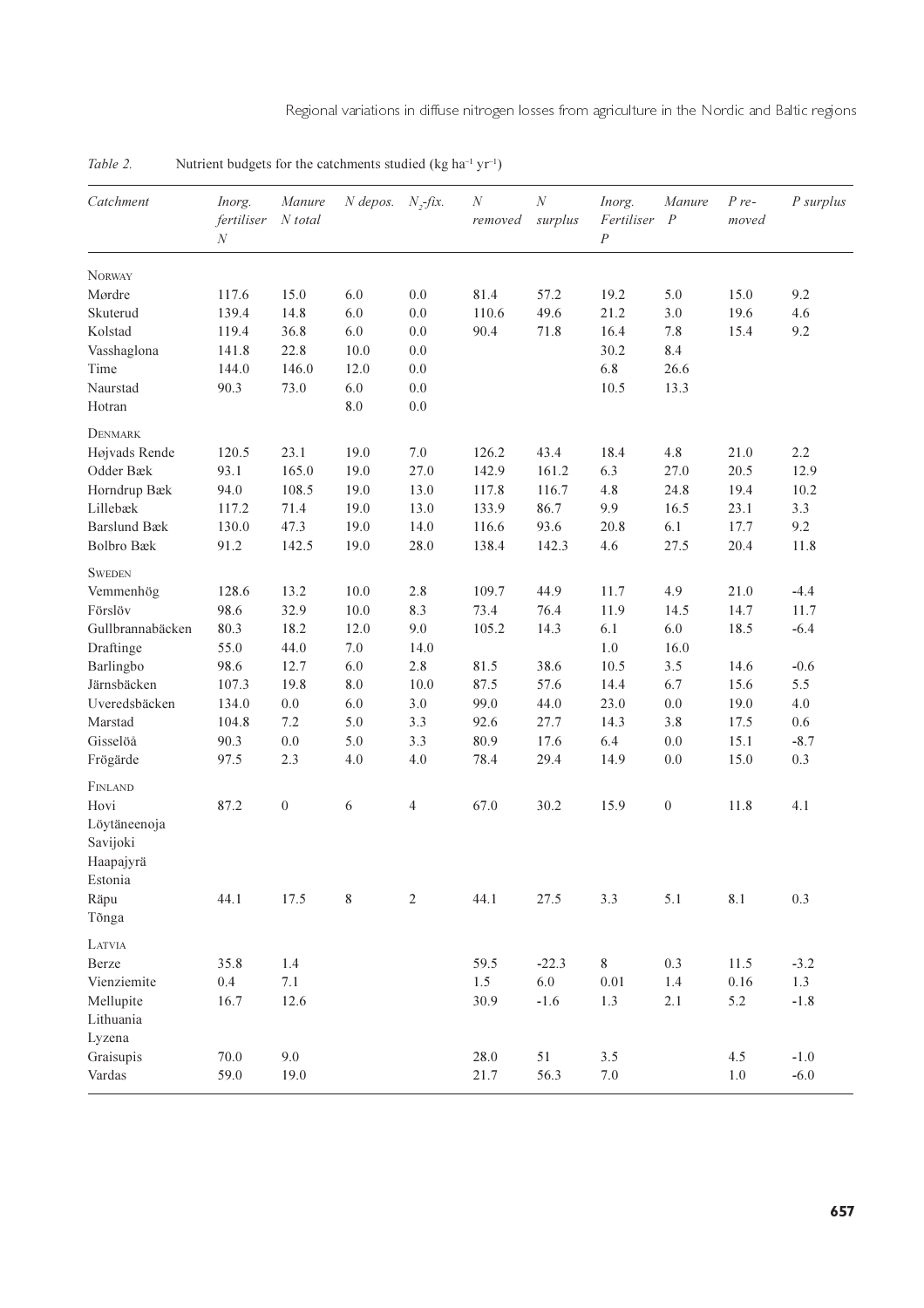ha<sup>-1</sup> was used in the *Odder Bæk* catchment in Denmark, whereas only 100 kg N ha<sup>-1</sup> was applied in *Draftinge* in Sweden (Table 2), which is similar to the *Odder Bæk* area in regard to livestock density  $(1.5\n-1.6 \text{ LU ha}^{-1})$  agricultural land), crop distribution (i.e. cereals), and precipitation (800– 860 mm). Differences in fertiliser application were also substantial in catchments with low animal density and otherwise similar characteristics. For instance, the Kolstad catchment in Norway and the Vardas in Lithuania were similar with respect to livestock density  $(0.7-0.8 \text{ LU})$ , crop distribution (cereals), and precipitation (550–600 mm), but 156 kg N ha<sup>-1</sup> was applied in the former area and only 78 kg  $N$  ha<sup>-1</sup> in the latter (Table 2).

During the entire measurement period, there was great variability in average N and P soil surface balances, ranging from deficits in some of the Baltic (N and P) and Swedish (P) catchments to large surpluses of 50–160 kg N ha<sup>-1</sup> and  $9-13$  kg P ha<sup>-1</sup> in most of the Danish and some Norwegian catchments. The nitrogen surplus was largest (range 140–  $165 \text{ kg} \text{ ha}^{-1}$ ) in the catchments with the greatest livestock density ( $> 1.5$  LU ha<sup>-1</sup>) and substantially lower (usually  $\leq$  50 kg ha<sup>-1</sup>) in catchments with livestock density less than  $0.5$  LU ha<sup>-1</sup>. The phosphorus surplus was also largest in the catchments with the most livestock. This suggests that large nutrient surpluses are mainly associated with livestock production.

#### FACTORS AFFECTING VARIABILITY IN THE MAGNITUDE OF NITROGEN LOSSES BETWEEN **CATCHMENTS**

There was great variability in nitrogen losses, despite similarities in soils, climatic conditions, and farming systems. In general, N losses were low in all of the Baltic and some of the Danish and Swedish catchments, but high in the Norwegian catchments.

The results call for a discussion of the various factors that might explain the variability in nitrogen losses. The following issues are presented here:

- nitrogen losses vs. water runoff;
- nitrogen losses vs. nitrogen fertilisers and surpluses;
- hydrological pathways of nitrogen losses.  $\bullet$

In general, losses of nitrogen correspond with variations in runoff (Stålnacke and Grimvall, 1999). However, no such straightforward correlations were found when all catchments were included in the analysis, although a slight positive relationship between nitrogen losses and runoff was observed (Fig. 6). Nevertheless, the nitrogen losses varied considerably between the catchments exhibiting moderate runoff (250–350 mm). Substantial variation in nitrogen losses occurred for the two catchments with the highest runoff (> 1000 mm yr<sup>-1</sup>), *Naurstad* and *Vasshaglona* in Norway, but that was probably due the fact that these two areas have different types of soils and crops.



Fig. 6. Scatter charts of mean annual nitrogen losses vs. mean annual water runoff in agricultural catchments in the Nordic and Baltic countries.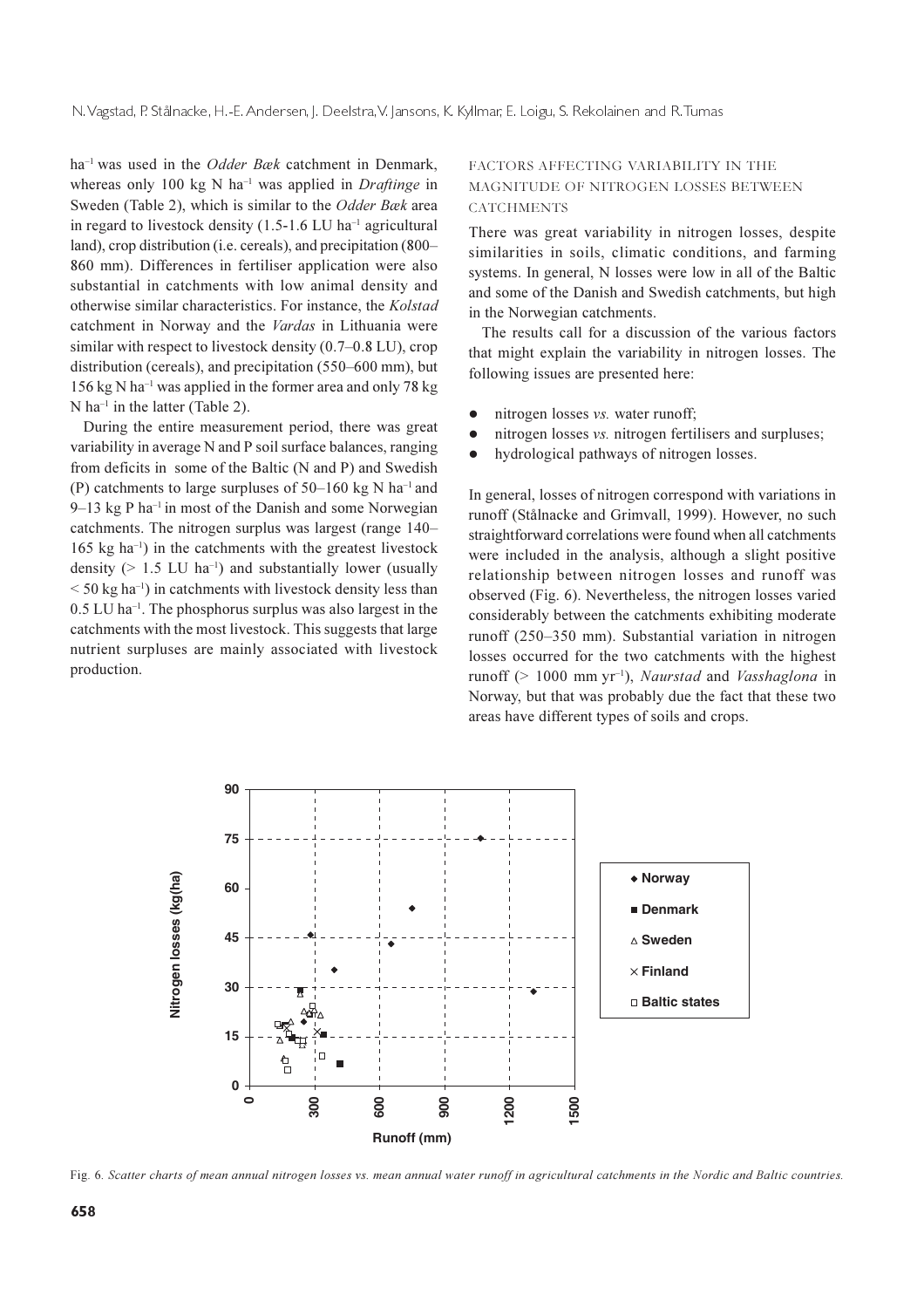Large losses of nutrients from agricultural soils are often caused by intensive use of fertilisers, especially in situations when fertiliser use exceeds the nutrient requirements of the crops. This has been clearly demonstrated in plot experiments (e.g. Brink, 1983; Andersson, 1986; Neill, 1989: Liang et al., 1991), and catchment studies (Dillon and Kirchner, 1975; Hill, 1981; Rekolainen, 1989; Zakova et al., 1993). A slight positive correlation was observed between nitrogen losses and application of nitrogen in manure and mineral fertilisers ( $R^2$ =0.14; Fig. 7). However, this relationship might be somewhat misleading, because all the lowest N losses occurred in the Baltic countries, where the application of N was exceptionally low. Considering only the catchments with more standard application rates, the correlation was much weaker, and there were large differences in N losses at same application rates. Accordingly, a better explanation for N losses in this context might be the nutrient surpluses that arise when more substantial amounts of N fertilisers are applied to increase yields.

The nutrient surplus values given in Table 2 represent soil surface balances that were calculated by subtracting the nutrient outputs from the inputs; the outputs being crop yields, and the inputs fertilisers, manure, and atmospheric deposition and fixation. Leaching, runoff and gaseous losses were not included in the outputs, but were instead considered to be eventual residuals (surpluses or deficits). Nutrient surpluses are often used as environmental indicators, for instance, when determining the risk of water pollution. Bechmann et al. (1998) studied Norwegian agricultural



 $R2 = 0.14$ 

Fig. 7. Scatter charts of mean annual losses vs. mean annual application of  $N$  in mineral fertilisers and livestock manure for agricultural catchments in the Nordic and Baltic countries.

catchments and found a rather weak correlation between nutrient surpluses and nutrient losses in individual years.

These investigators also discovered that the level of annual nutrient losses was influenced primarily by variations in weather conditions, and that annual nutrient surpluses were strongly affected by variations in yield which, in turn, were largely the result of the weather conditions during the growing season. These results are supported by findings that, on average for the entire monitoring period, showed a poor correlation between nutrient losses and surpluses (Fig. 8). The relationship between N losses and surpluses was slightly positive in the Swedish catchments but negative in the Danish catchments. The weak correlations between surpluses and losses may have been due to the fact that the former were measured in the soil surface and the latter in the primary surface-water recipient. In other words, since processes such as mineralisation, immobilisation and denitrification affect the nutrient transportation from the root zone to surface water, it is not likely that there will be a strong correlation between surpluses and losses (see the following section). In addition, the soil has a large capacity to adsorb P, and a high soil P status may reflect a long history of surpluses. Thus, if all surpluses are long-term in nature, only long-term measurements are likely to reveal these correlations

The nutrient loss values presented here were based on measurements made at the catchment outlets (in primary surface-water recipients). In many cases, the losses of nutrients from agricultural land via the root zone may be significantly higher than the load analysed at a catchment outlet (Andersen et al., 1999). Depending on the hydrological pathways along which nutrients are transported, retention processes may reduce the concentrations of these substances significantly before they reach the surface-water recipient. That definitely applies to N (nitrate) when groundwater flow is a major pathway, as illustrated by the results of Grant et al. (1997) showing that, in Denmark, N losses from the root zone in sandy soils were 124 kg ha<sup>-1</sup>, whereas the losses at the catchment outlet were only 12 kg ha<sup>-1</sup>. In the same study, the losses of N from loamy soil were estimated to 68  $kg$  ha<sup>-1</sup>, but the losses at the catchment outlet were only 25 kg ha-1, which is, nonetheless, a higher level than released from the sandy catchments. This variation in losses between sandy and loamy soils is related to the hydrological pathways along which the nutrients are transported. In Denmark, loamy soils are less permeable and are therefore usually artificially drained, hence a relatively larger proportion of excess precipitation quickly reaches streams in the form of overland flow or interflow (i.e. flow from drain pipes and from upper groundwater). By comparison, streams in sandy Danish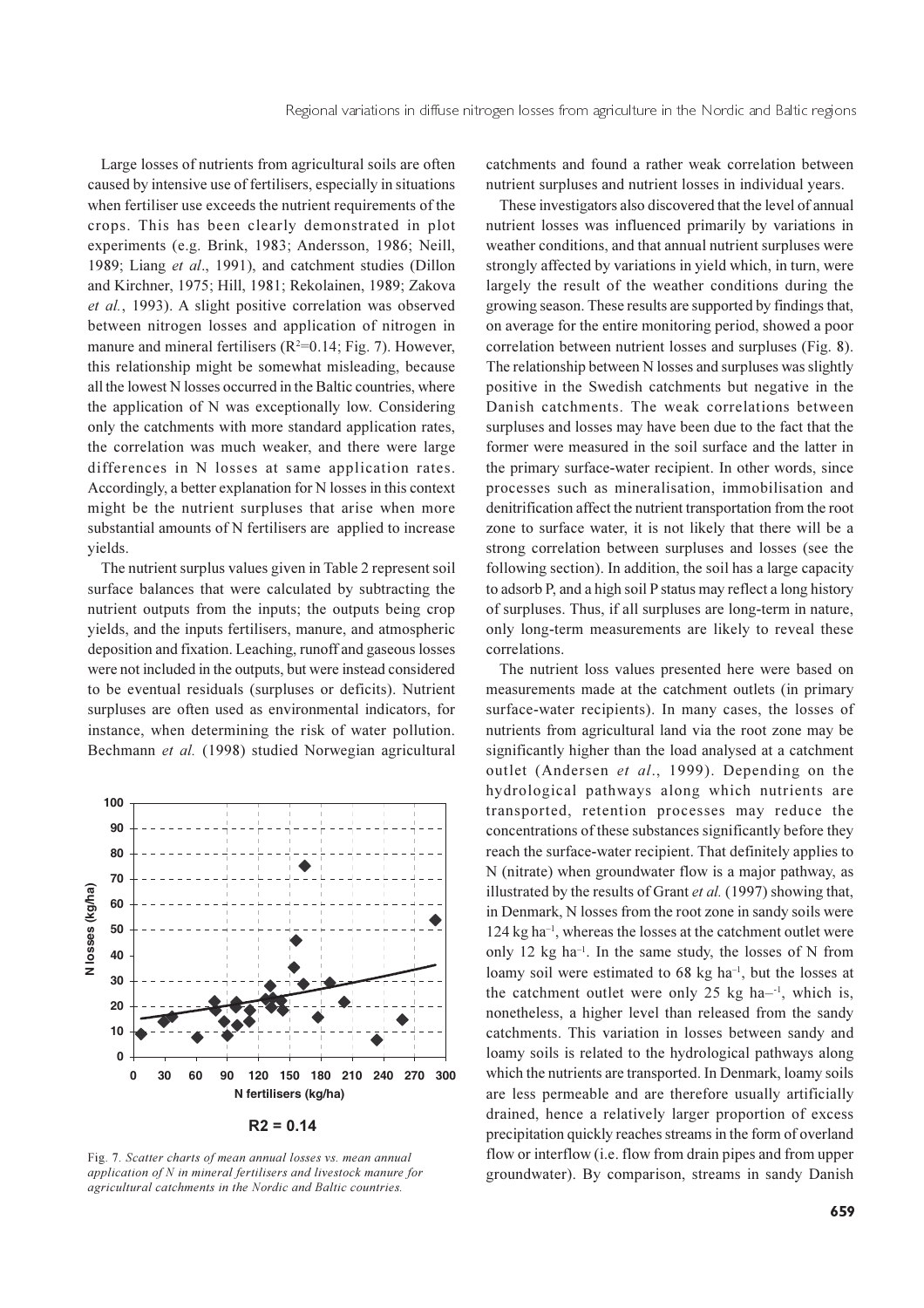

Fig. 8. Scatter charts of mean annual losses vs. mean annual surpluses of N (upper) and P (lower) for agricultural catchments in the Nordic and Baltic countries.

catchments are fed mainly with groundwater, and they have a large denitrification potential due to oxidation of organic matter or pyrite (FeS<sub>2</sub>) that occurs during transport of the groundwater.

The amount of quick flow can be ascertained by separating the flow components (e.g. quick flow and base flow) of the stream water hydrograph. The Base Flow Index (BFI) is a calculation of the base flow in relation to total flow. More precisely, it estimates the portion of water transported by slow-flow processes, which in many cases may represent groundwater discharge: the higher the BFI, the more dominant the groundwater pathway. The BFI-calculations performed here were essentially as proposed by the Institute of Hydrology (1993).

Considering the results for Denmark, the BFI values were high for the sandy catchments (77–95%) and lower for the loamy catchments (58–60%), which clearly demonstrates the involvement of different hydrological pathways. However, a different picture was obtained when the observed N losses were plotted against the calculated BFIs for catchments in the other countries (Fig. 9): for Denmark, the lowest N loads were observed at the highest BFI values,



Fig. 9. Scatter chart of the mean annual nitrogen losses vs. base flow index (BFI) for agricultural catchments in the Nordic and Baltic countries.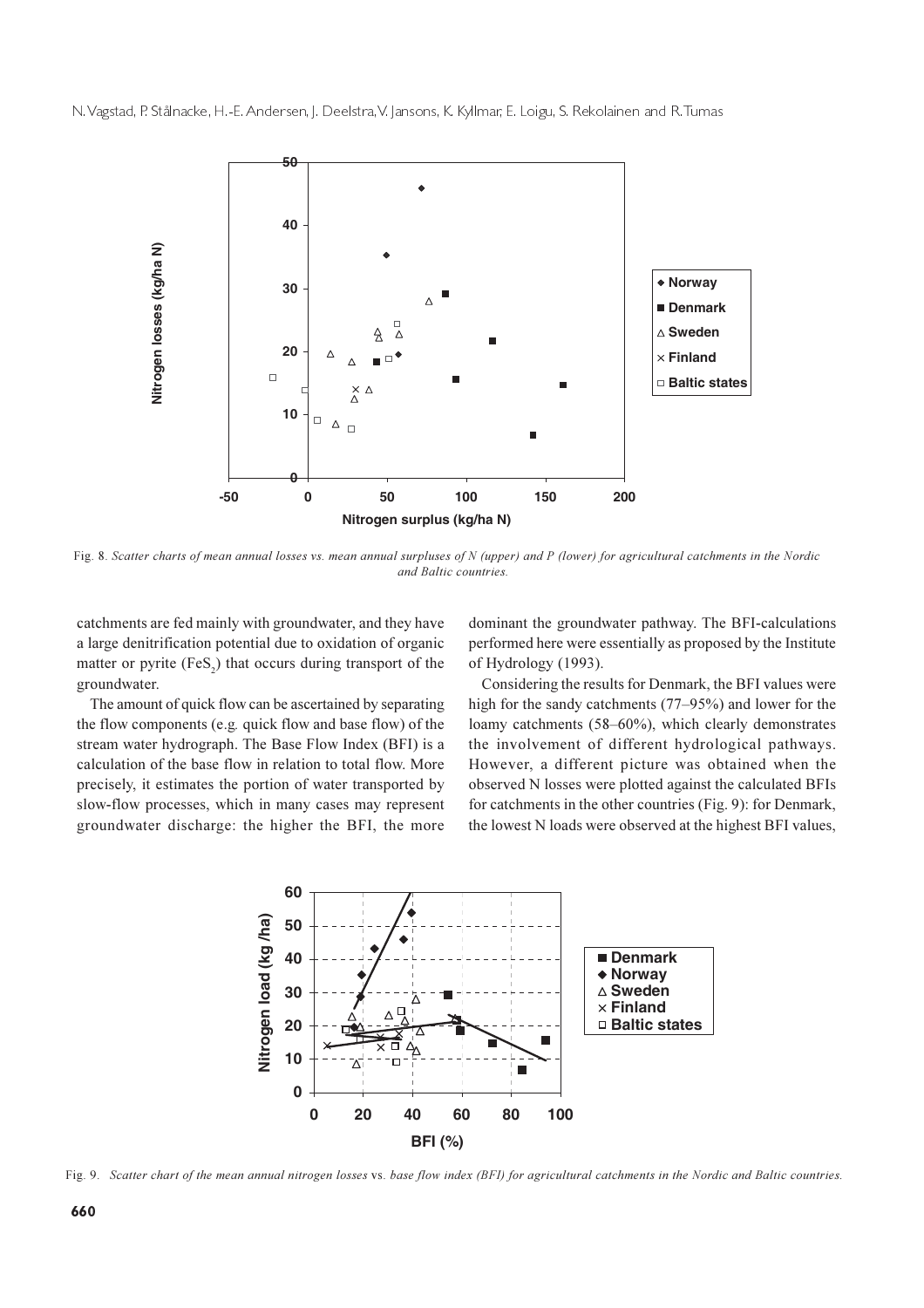whereas the opposite was noted for Norway, and the correlation between BFI and observed losses was very weak for the other countries. Presumably, the method used to calculate BFI gave values that were not precise and accurate enough to differentiate or define similar hydrological pathways in the various catchments. For example, considering the Danish catchments, the index appeared to separate groundwater flow from the relatively faster flow processes (surface runoff and percolation through soil matrix to drainage systems). By comparison, the conditions in the Norwegian catchments are rather different, and groundwater usually makes only a marginal contribution to the water discharge. Under such circumstances, it is more likely that the BFI values will discriminate between very fast flow processes (surface runoff and preferential flow) and the relatively slower flow processes (e.g. percolation via soil matrix to drainage systems). This is most likely also the reason why the regression analyses gave opposite results for the Norwegian and Danish catchments. Nevertheless, the findings clearly show that examination of the hydrological pathways provides important information about the magnitude of nitrogen losses. It may also provide useful information for the asessement of measures to reduce these losses and expected impacts on receiving water bodies.

## **Concluding remarks**

One of the most remarkable findings is that the average losses of nitrogen varied substantially in the catchments studied (Fig. 2), despite similarities in soils, climate and farming practices. Notwithstanding the complex nature of this variability, differences in the hydrological processes seem to have played an important role, particularly for the discerned N losses.

The load of nitrogen that is discharged from the root zone can be considered to represent the gross losses from agriculture, if it is assumed that little denitrification and ammonia volatilisation occur in the root zone. The amount of nitrogen that actually reaches the surface water is determined by the transport pathways from the soil profile and root zone to the surface-water recipient. If a soil-water system is characterised by fast-flow processes (as for most Norwegian catchments), a relatively large portion of the gross nutrient losses will be delivered to the surface water. Thus, the net losses measured in stream water will be nearly equivalent to the gross losses from the root zone which, of course, means that the net losses will be high if there are substantial gross losses of nutrient loads. In such a system, a reduction in gross losses from the root zone will probably have a relatively rapid effect on the losses of nutrients to surface water. Conversely, if a system is characterised by

slow-flow processes, smaller loads will be detected in the receiving surface waters (due to increased losses through denitrification in groundwater), which may result in measured net losses in stream water that are much smaller than gross losses from the root zone (e.g. as seen in some of the Danish catchments). However, in this case, even significant reductions in root-zone losses may be eliminated by the time the water reaches the outlet stream of the catchment. It may be difficult to quantify the effect of such gross reductions, particularly if there is considerable inertia or a time delay in the system.

Understanding the effects of hydrological processes on nutrient losses is an important new dimension in nutrient management strategies. Clearly, agricultural practices such as crop rotation systems, nutrient inputs and soil conservation measures had a significant impact on the sitespecific effects observed in this study, although they cannot explain the large regional differences. It is the interaction between agricultural practices and basic catchment characteristics, including the hydrological processes, that determines the final losses of nutrients to surface waters.

In addition, mineralisation during winter is important, especially in the litter pool. For example, Gustafson (1988) showed a strong correlation between the amount of nitrate in the soil profile at the end of the growing season and the litter mineralisation, and the amount of nitrate leached during the winter period ( $R^2=0.99$ ). Catch-crops and winter crops has also shown to be of importance for nutrient losses. However, the effects from mineralisation, catch-crops and nutrient status in soils were outside the scope of this study but should be considered in a follow-up study.

Diffuse nutrient losses represent a particular challenge for the pressure and impact analysis and the river basin management plan linked to the Water Framework Directive. The key issue of the directive is to maintain or improve the status of surface and ground waters by controlling or reducing the pressures on the water bodies. Targeted measures to reduce nutrient losses from diffuse sources are therefore essential to optimise the cost-efficiency of the river basin management plan. This requires understanding of the spatial and temporal patterns of the diffuse nutrient losses and the related cause-effect relationships. In particular, the hydrological processes are important for the linkage between field-scale activities and water quality impacts.

## Acknowledgment

The study was financed by the Nordic Council of Ministers. The authors are grateful to Patricia Ödman for revising the language.